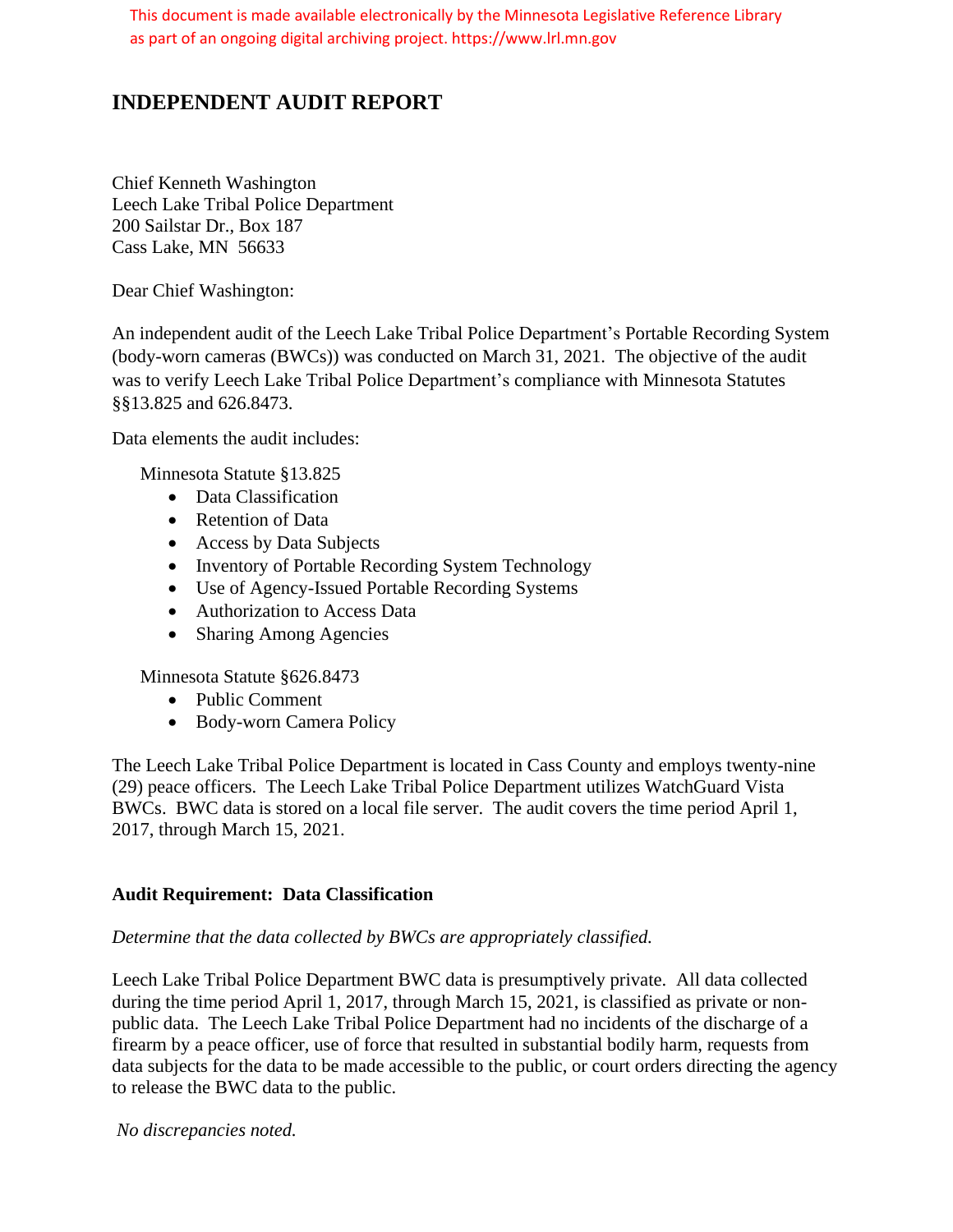#### **Audit Requirement: Retention of Data**

*Determine that the data collected by BWC's are appropriately retained and destroyed in accordance with statutes.*

The Leech Lake Tribal Police Department utilizes the General Records Retention Schedule for Minnesota Cities and agency specified retention periods in WatchGuard Vista. At the conclusion of a BWC recording, a WatchGuard category type is assigned. Each WatchGuard category has an associated retention period. Upon reaching the retention date, data is systematically deleted.

Randomly selected records from a server Purged Vista Events Report were verified against the record purge date and records with categories of "Test" and "Unknown" were maintained for less than the minimum ninety (90) days required by statute. Randomly selected records from other categories were maintained for the minimum ninety (90) required by statute. Records selected were from the time period April 1, 2017, through March 15, 2021.

Active BWC data is accessible in the WatchGuard Evidence Library. The server maintains a log of all active and deleted BWC data with associated meta data. The Leech Lake Tribal Police Department has received no requests from data subjects to retain BWC data beyond the applicable retention period.

The Crime Data Analyst and the Records Technician monitor BWC data for proper categorization to ensure BWC data are appropriately retained and destroyed.

*Discrepancy noted.*

### **Audit Requirement: Access by Data Subjects**

*Determine if individuals who are the subject of collected data have access to the data, and if the data subject requests a copy of the data, other individuals who do not consent to its release must be redacted.*

BWC data is available to data subjects and access may be requested by submission of a Data Request Form. During the time period April 1, 2017, through March 15, 2021, the Leech Lake Tribal Police Department had received no requests to view, but did fulfill requests for copies of, BWC data from data subjects. Data subjects who did not consent to the release of data were redacted.

*No discrepancies noted.*

### **Audit Requirement: Inventory of Portable Recording System Technology**

*Determine the total number of recording devices owned and maintained by the agency; a daily record of the total number of recording devices actually deployed and used by officers, the policies and procedures for use of portable recording systems by required by section 626.8473; and the total amount of recorded audio and video collected by the portable recording system and maintained by the agency, the agency's retention schedule for the data, the agency's procedures*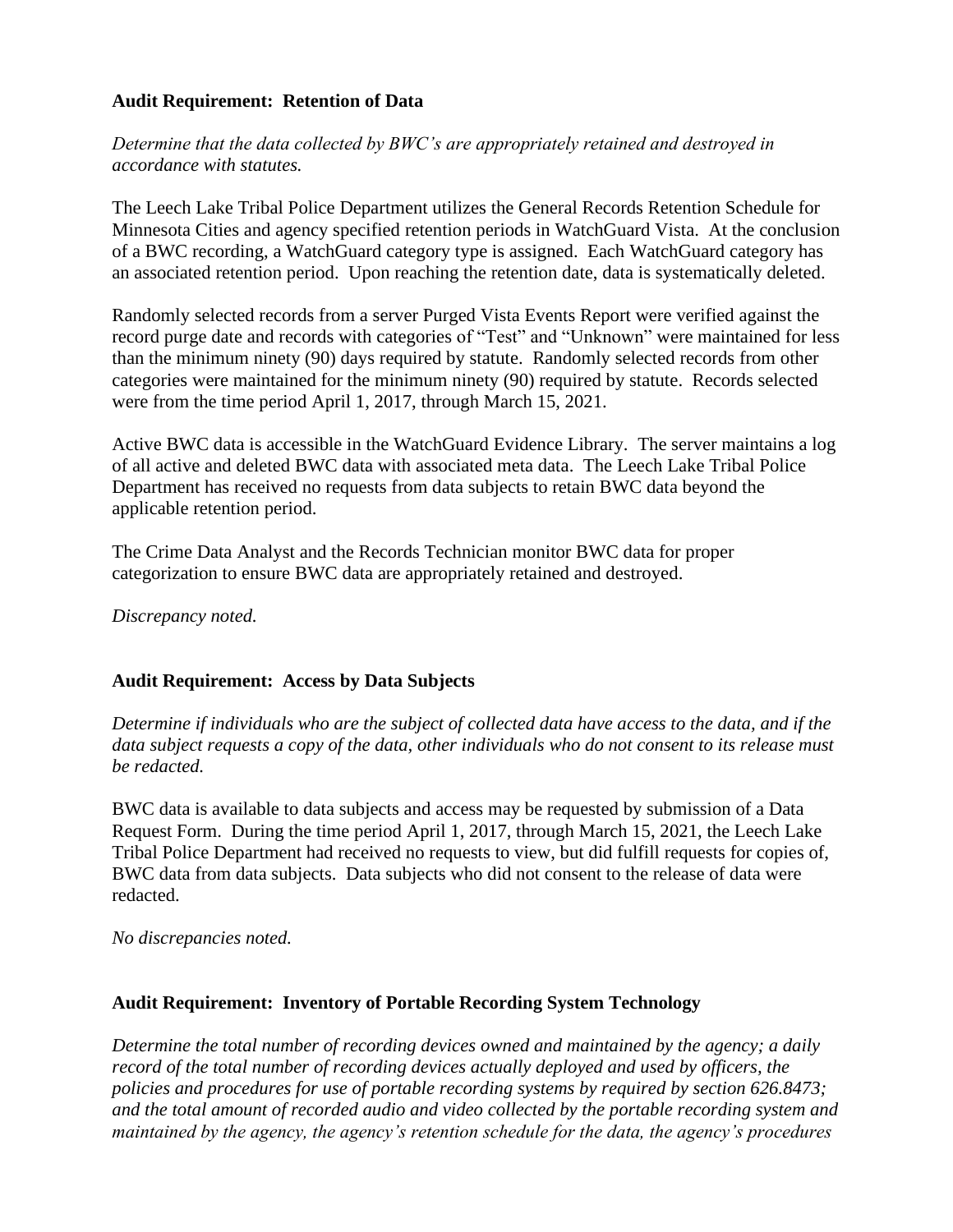#### *for destruction of the data, and that the data are available to the public.*

Leech Lake Tribal Police Department's BWC inventory consists of thirty-one (31) devices. Device inventory is maintained in an Excel spreadsheet. Devices are assigned to individual officers.

The Leech Lake Tribal Police Department has established and enforces a BWC policy that governs the use of portable recording systems by peace officers while in the performance of their duties. The Leech Lake Tribal Police Department's BWC policy requires officers to conduct function tests to ensure the BWC is functioning properly and to report any malfunction to a supervisor as soon as reasonably possible. Peace officers were trained on the use of the BWC system and the policy during implementation. New officers are trained as part of their field training program.

A review of BWC videos created per officer and a comparison of the total number of videos created to calls for service for the audit period confirmed that recording devices are being deployed and activated by officers.

The total amount of active data is accessible in the WatchGuard Evidence Library. The total amount of active and deleted data is documented in the server Active and Purged Vista Events Report.

The Leech Lake Tribal Police Department utilizes the General Records Retention Schedule for Minnesota Cities and agency specified retention in WatchGuard. BWC video is fully deleted from the server upon purge. Meta data information is maintained on the server log. BWC data is available upon submission of a Data Request Form.

*No discrepancies noted.*

# **Audit Requirement: Use of Agency-Issued Portable Recording Systems**

*Determine if peace officers are only allowed to use portable recording systems issued and maintained by the officer's agency.*

The Leech Lake Tribal Police Department's BWC policy states that officers may use only department-issued BWCs in the performance of official duties for the agency or when otherwise performing authorized law enforcement services as an employee of the department.

*No discrepancies noted.*

### **Audit Requirement: Authorization to Access Data**

*Determine if the agency complies with sections 13.05, Subd. 5, and 13.055 in the operation of portable recording systems and in maintaining portable recording system data.*

Sergeants conduct monthly random reviews of BWC videos to ensure compliance with policy. Review results are documented and provided to command level supervisors.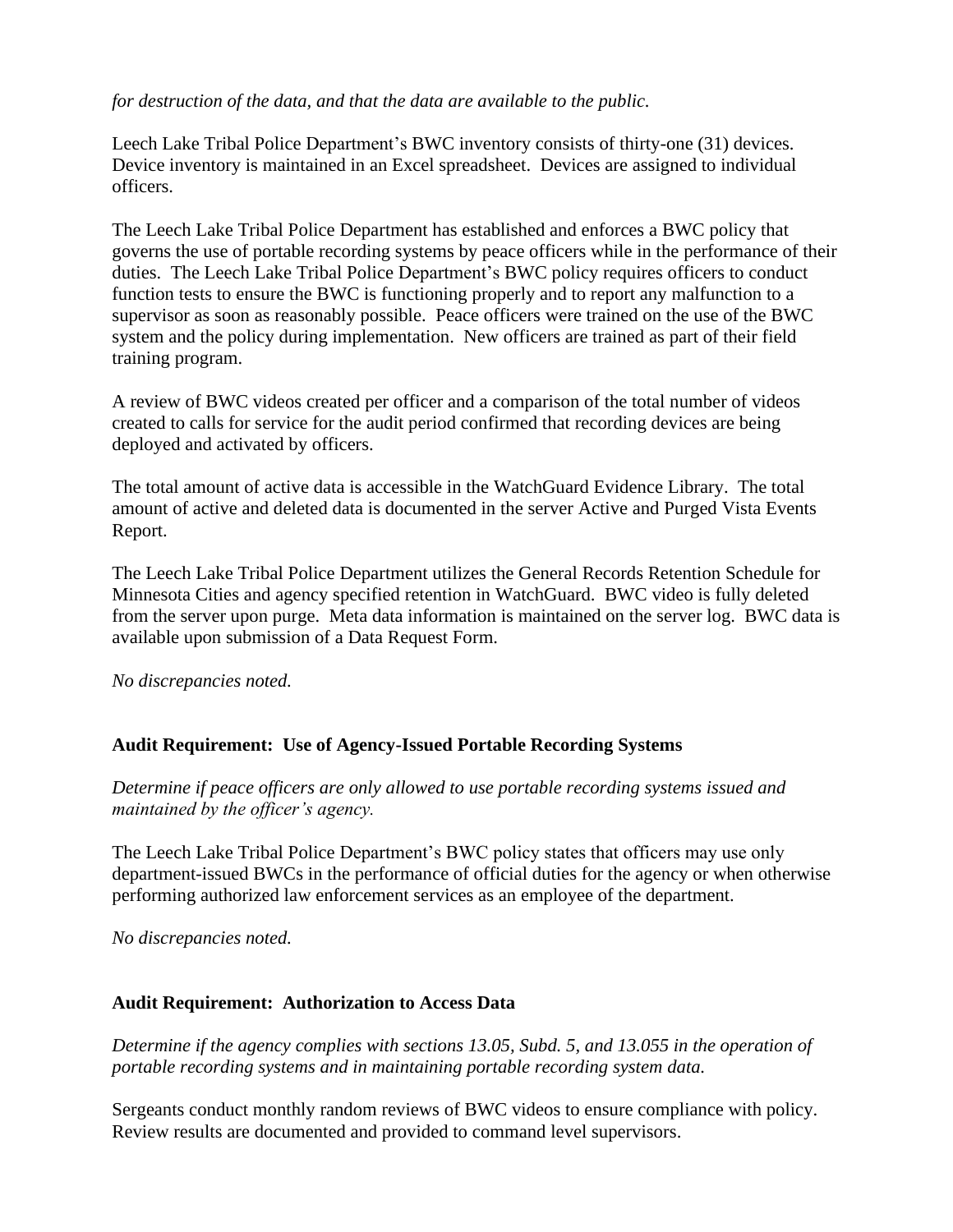User access to BWC data is managed by the assignment of group roles and permissions in WatchGuard. Permissions are based on staff work assignments. Access to WatchGuard Evidence Library is password protected. The agency's BWC policy governs access to and sharing of data. Access to data is captured in the audit log.

When BWC data is deleted from WatchGuard, its contents cannot be determined.

The Leech Lake Tribal Police Department has had no security breaches. A BCA CJIS security audit was conducted in November of 2020.

*No discrepancies noted.*

### **Audit Requirement: Sharing Among Agencies**

*Determine if non-public BWC data is shared with other law enforcement agencies, government entities, or federal agencies.*

The Leech Lake Tribal Police Department's BWC policy allows for the sharing of data with other law enforcement agencies, prosecutors, courts and other criminal justice entities as provided by law. The Leech Lake Tribal Police Department requires a written request from law enforcement agencies seeking access to BWC data. Written requests are maintained in the case report.

*No discrepancies noted.*

### **Audit Requirement: Biennial Audit**

*Determine if the agency maintains records showing the date and time the portable recording system data were collected, the applicable classification of the data, how the data are used, and whether data are destroyed as required.* 

The WatchGuard Evidence Library and the server Active and Purged Events Reports document the date and time portable recording system data was collected, the retention period of the data, and the audit log associated to the data. The WatchGuard audit log, the iCrimefighter software, and the case report document how the data are used and shared.

*No discrepancies noted.*

### **Audit Requirement: Portable Recording System Vendor**

*Determine if portable recording system data stored in the cloud, is stored in accordance with security requirements of the United States Federal Bureau of Investigation Criminal Justice Information Services Division Security Policy 5.4 or its successor version.*

Leech Lake Tribal Police Department's BWC data is stored on a local file server. The server is